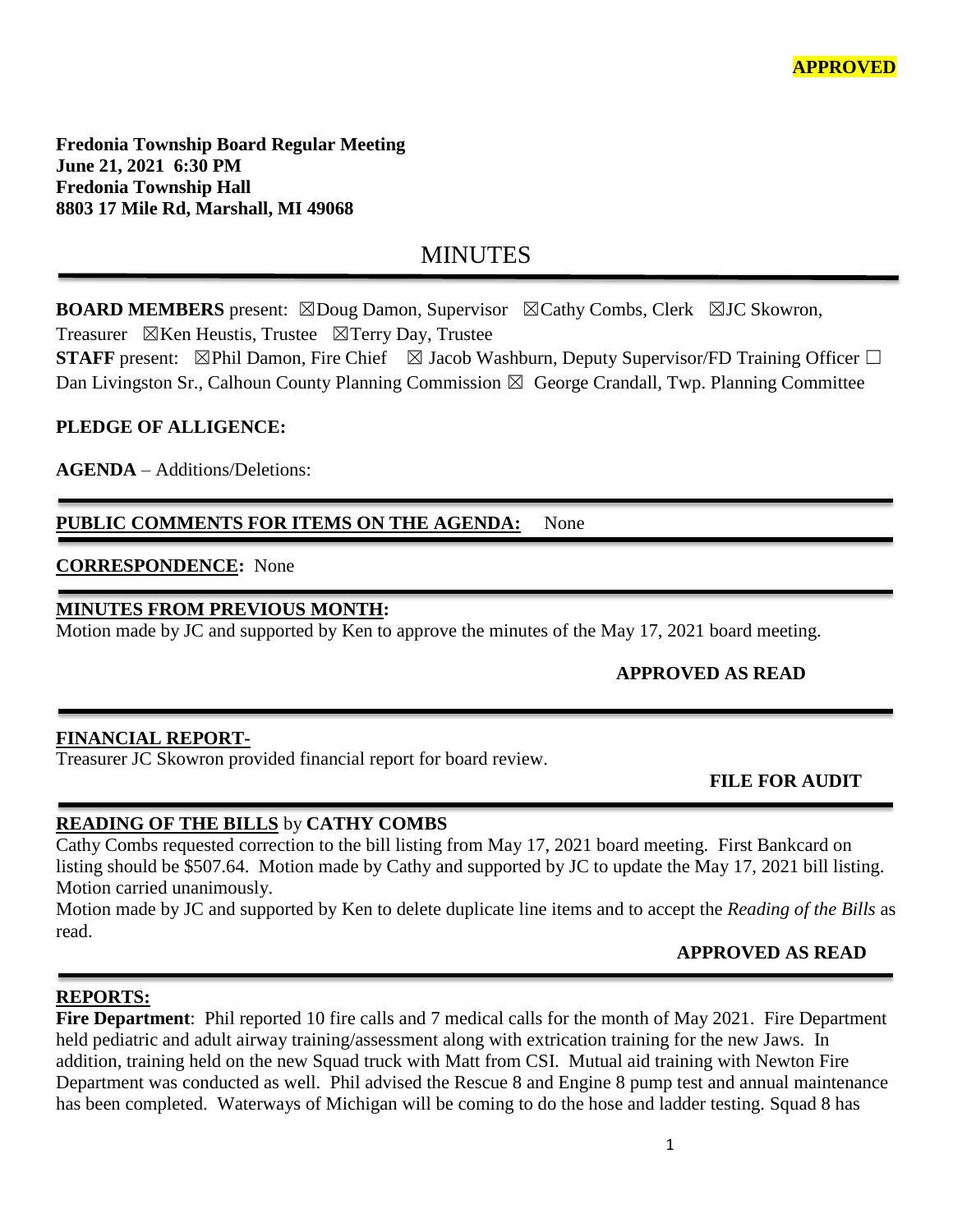been in service and has been working out well on all calls. Annual golf outing has been postponed until Saturday, June 26 @ 9:00 AM, Marshall Country Club. Phil, Ken, Jacob and Charlie will be going to South Dakota in early July to do the final inspection on our new tanker truck.

**Ambulance**: Ken reported that the budget was finalized and retirement of Mark Hurt.

**Roads:** George reported meeting held on June 8, 2021. Road commission is on track for the township scheduled projects and next meeting will be in August.

**County Planning:** No update

**Cemetery:** Doug advised 1 burial and 1 quote provided. Doug has received many calls.

**Zoning/Ordinance:** Received resignation from Robert Hawley effective June 30, 2021. Robert will assist with finalizing master plan.

**Fredonia Planning Commission:** Public hearing took place on June 3 and June 10, 2021. Recommendations provided to board.

**Board of Review:** None

**Finance**: None

#### **OLD BUSINESS:**

**None**

#### **NEW BUSINESS:**

**\*Planning Commission Recommendation:** Discussion held on rezoning of commercial properties on F. Drive South. Planning commission recommendation provided to complete same. Ken made motion and JC supported to change highway commercial properties on the northwest quadrant of the I69 and F. Drive South exchange from highway commercial to agricultural with the exception of the Roland Face property. Roll call vote: Ken-Yes; Cathy-Yes; Doug-Yes; JC-Yes; Terry-Yes. Motion carried unanimously.

**\*Budget Adjustments**: Phil reported repairs to 2 fire trucks are needed. After running pump test, they found 177 codes, leaking anti-freeze and diesel. Parts are approximately \$1500 and then labor. Cathy made motion and Terry supported to complete a Budget Adjustment in the amount of \$3000 to help with covering truck repairs. Motion carried unanimously.

**\*Township-American Rescue Plan:** The Township is expecting to receive \$159,000 over a 2 year period from Federal Government.

**\*Sexton Appointment:** Discussion held on sexton duties performed by Doug. Cathy made motion with support from JC to compensate Doug \$62.50 per month for duties as Sexton until a change in sexton position. Motion carried unanimously.

\***Hall Rental Rates:** After review of current rates, it is recommended that we increase the hall rental. Cathy made motion and supported by Ken to increase hall rental to \$200, non-profit Monday – Thursday will be \$25 and provide a 25% discount for 6 or more scheduled events per year effective July 1, 2021. Motion carried unanimously.

**\*Computer Service Rates:** Tabling until information obtained.

**\*Conditional Use and Zoning Fees:** The current fee to hold hearings, publishing, and mailing are not enough to cover costs. Cathy made motion and supported by JC to increase the fee for zoning to \$300 with \$75 administrative fee and increase conditional use permit to \$500 with \$75 administrative fee. Motion carried unanimously.